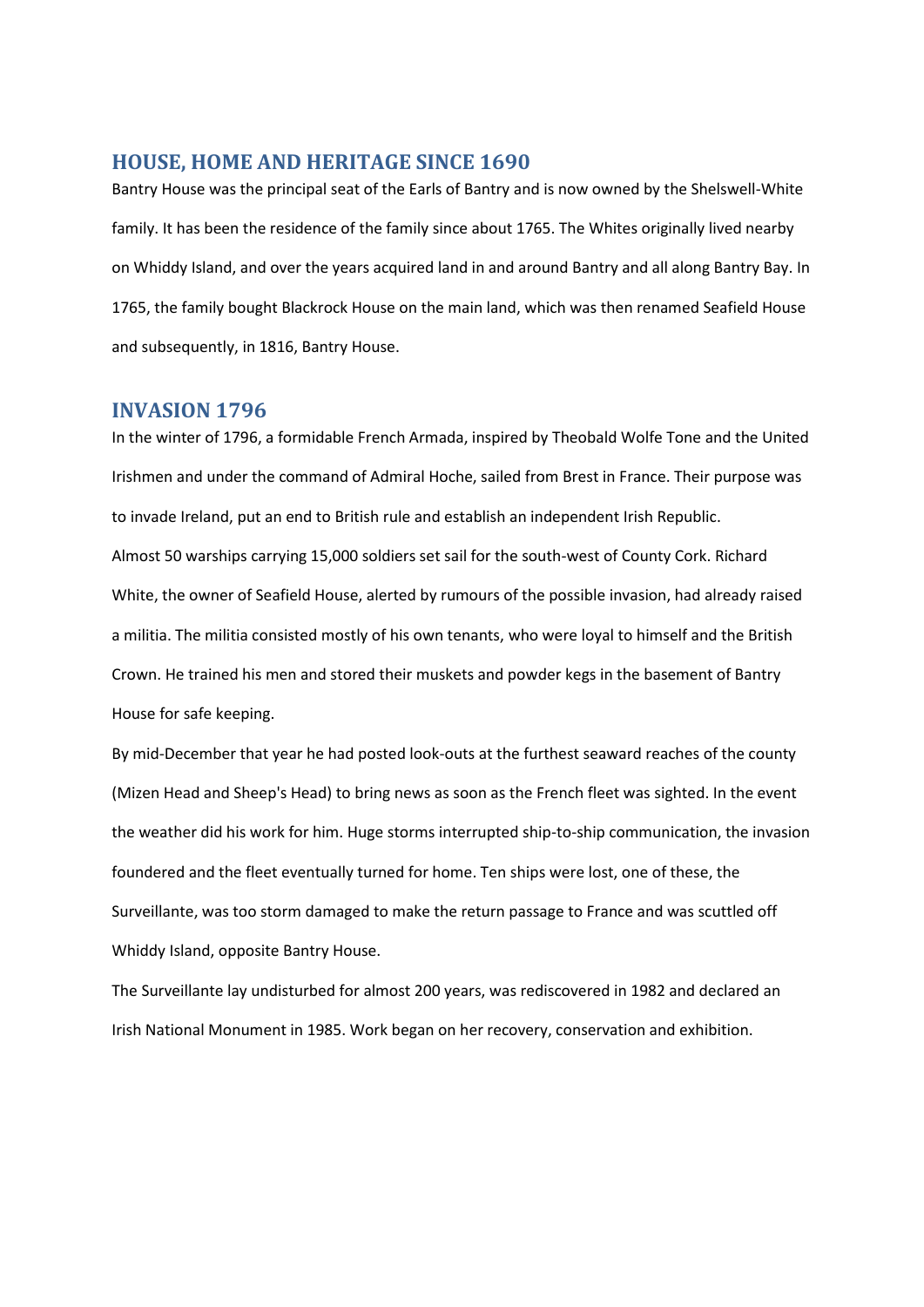#### **THE WHITE FAMILY HISTORY**

Counsellor Richard White, a farmer, had an only son, Simon (1739-1776). In 1766, Simon married Frances Jane Hedges Eyre (1748-1816) of Mount Hedges, Co. Cork, daughter of Richard Hedges Eyre and Helena (nee Herbert of Muckross, Killarney, Co. Kerry). They had two sons, Richard, (1767- 1851), and Simon (1768 - 1838).

Richard White was made Baron Bantry in 1797 for his loyalty during the 1796 invasion. In 1799 he married Lady Margaret Anne Hare, daughter of Viscount Ennismore, later the 1st Earl of Listowel. They had four sons and a daughter who died in infancy.

Simon White married Sarah Newenham. They had four children and lived in Glengarriff Castle In 1801, the title was advanced from Baron Bantry to Viscount Berehaven, and in 1816 Richard was created 1st Earl of Bantry.

His eldest son, also Richard (1800-1868) married Lady Mary O'Brien (1805-1853) of Dromoland Castle, Co. Clare, daughter of the second Marquis of Thomond. Beginning in the 1820s Richard and Mary traveled extensively in Europe. They visited Russia, Scandinavia, Spain, Italy and France collecting furniture, paintings, tapestries and artifacts, most of which are still on display in Bantry House today. In 1851 Richard became 2nd Earl of Bantry. His father had started modest additions to the house but Richard, then Viscount Berehaven had much grander visions of what his house should be like. He laid out the gardens, added the wings and the library and also a grand conservatory facing the 100 steps, which sadly is no more. The two stableyards flanking Bantry House and the five gatelodges were also built. Only one gatelodge survives.

As the couple had no children, the title and property went to his younger brother William (1801- 1884), who until then lived at Macroom Castle, which he had inherited from his great-uncle, Robert Hedges Eyre. William (who became the 3rd Earl of Bantry in 1868) married Jane Herbert (1823-1898) of Muckross House, Killarney, Co. Kerry, and they had five daughters, Elizabeth, Olivia, Ina, Jane, and Mary, and an only son, William (1854-1891). In 1884 William became the 4th and last Earl of Bantry. In 1886, William married Rosamond Petre (d. 1942). They had no children and on William's death in 1891 the title of the Earls of Bantry became extinct. The estate passed through his eldest sister, Lady Elizabeth (1847-1880), the wife of Egerton Leigh of High Leigh, Cheshire, England, to their son,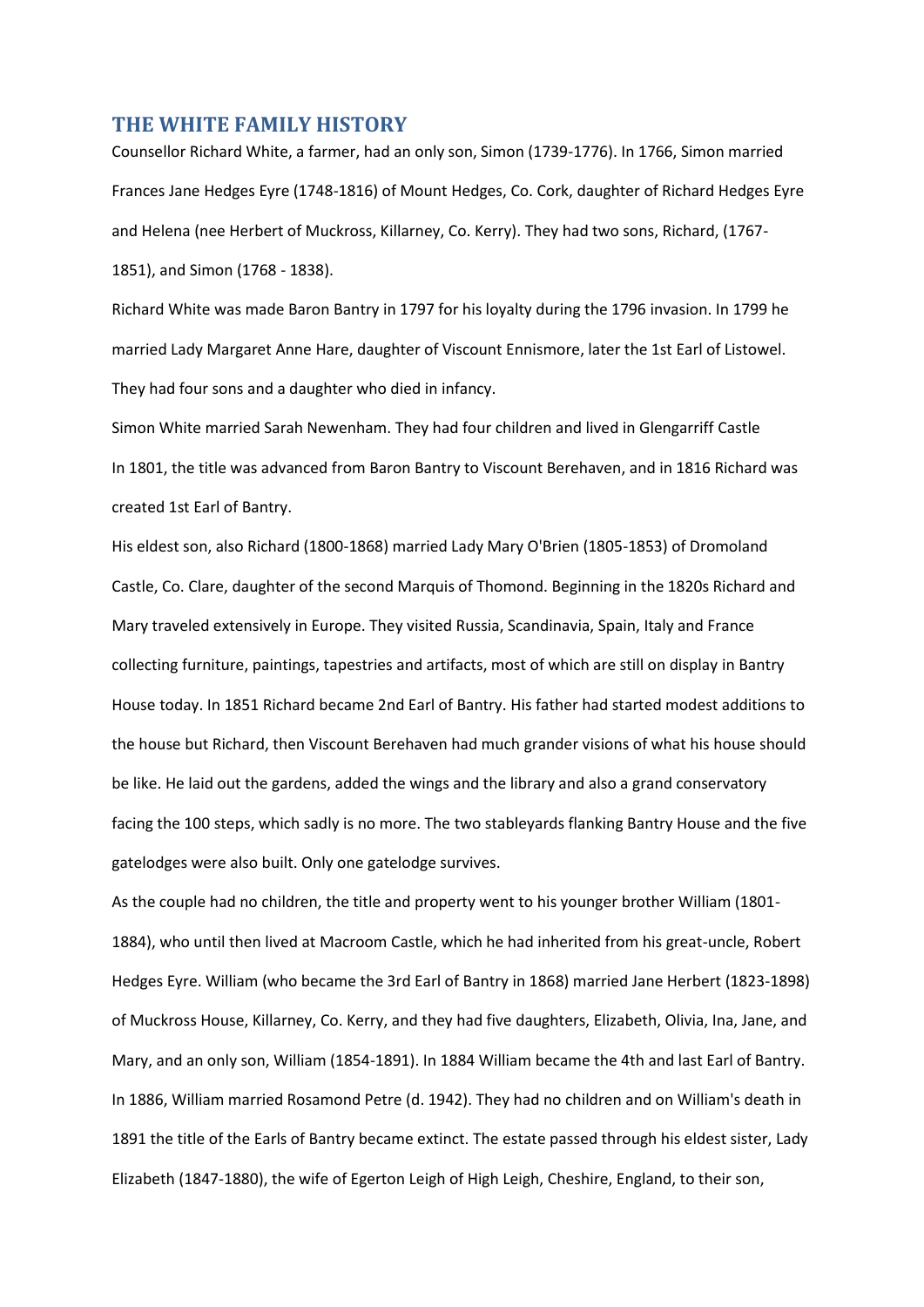Edward Leigh (1876-1920). He assumed the additional name of White in 1897.

In 1904 Edward Leigh-White married Arethusa Hawker (1885-1959) of Longparish House, Hampshire, England, They had two daughters, Clodagh (1905-1978) and Rachel (1906-1987). Edward Leigh-White died in 1920, and was succeeded by his eldest daughter. Clodagh married Geoffrey Shelswell (1897-1962) in 1926 and they also incorporated White into their name. They had three children, Delia (1928-1990), Oonagh (1930-2006) and Egerton (1933-2012).

### **IN WAR AND IN PEACE: 1919 - 1945**

During the Irish Civil War (1922 - 23), the Cottage Hospital in Bantry, was destroyed by fire. Arethusa Leigh-White offered Bantry House as a hospital to the nuns of the Convent of Mercy, who in those days ran the hospital. Arethusa only made one proviso; the injured on both sides of the conflict should be cared for. A chapel was sanctified in the library and the nuns and their patients moved in for five years.

In 1926, Clodagh Leigh-White came of age and assumed responsibility for the Estate.

Later that year, Clodagh traveled to Zanzibar, Africa, where she met and married Geoffrey Shelswell, then the Assistant District Commissioner of Zanzibar.

During the Second World War (known as "The Emergency" in Ireland), the house and stables were occupied by the Second Cyclist Squadron of the Irish Army.

There are two plaques on the north wall of the house in memory of the men and the officers of the Royal Canadian Air Force who died when their plane crashed into the sea off the Fastnet Rock.